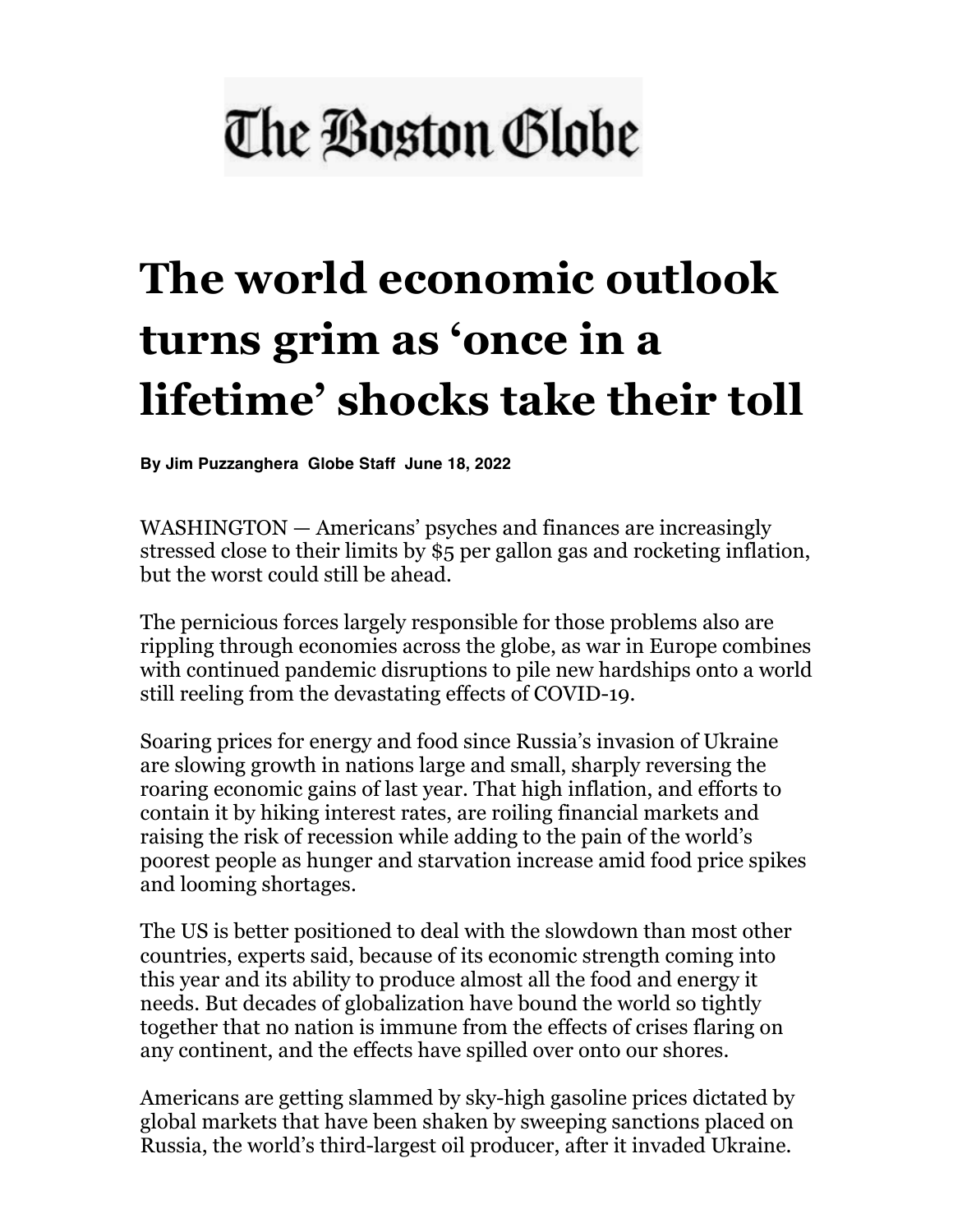Food prices, already elevated by higher transportation costs, have been pushed up further because the war has caused fears of grain shortages. And renewed global economic troubles have boosted the value of the dollar as companies and investors seek financial safety, a development that hurts US exports by making them cost more abroad.

"The problems that we're seeing overseas are having an effect on the US economy on a scale that's never happened before," said **Bernard Baumohl, chief global economist at the Economic Outlook Group**, a forecasting firm. "Many of these are 'once in a lifetime' kind of shocks that have all occurred at about the same time."

In a sobering report this month, the World Bank slashed its forecast for 2022 global economic growth to 2.9 percent. That's about half of last year's growth rate, which was the strongest since 1973 as the world bounced back from the short, severe recession triggered by the initial pandemic shutdowns. The new slowdown has been spurred by the Ukraine war, more COVID lockdowns in China, and continued supply chain disruptions that "are hammering growth," said World Bank President David Malpass.

"For many countries, recession will be hard to avoid," he warned in releasing the bank's latest Global Economic Prospects report on June 7.

The United States is one of those countries. The World Bank lowered its forecast for economic growth here to 2.5 percent this year. But conditions are changing so rapidly — the Bureau of Labor Statistics reported on June 10 that the annual inflation rate in the US surprisingly shot up to 8.6 percent  $-$  that those numbers already appear out of date.

Federal Reserve officials on Wednesday downgraded their forecast for US economic growth this year to 1.7 percent from 2.8 percent in March as they enacted their biggest interest rate hike in nearly 20 years to slow growth in an attempt to reduce inflation, which is rising at the fastest annual rate in 40 years.

That pace of economic growth, and a similar 1.7 percent Fed forecast for 2023, is above the level of a recession, which generally is defined as at least six straight months of contraction. But the Fed's rate hike, and its promise of more to come this year and next, led Bloomberg Economics to forecast a 72 percent probability of a recession in the US by the beginning of 2024.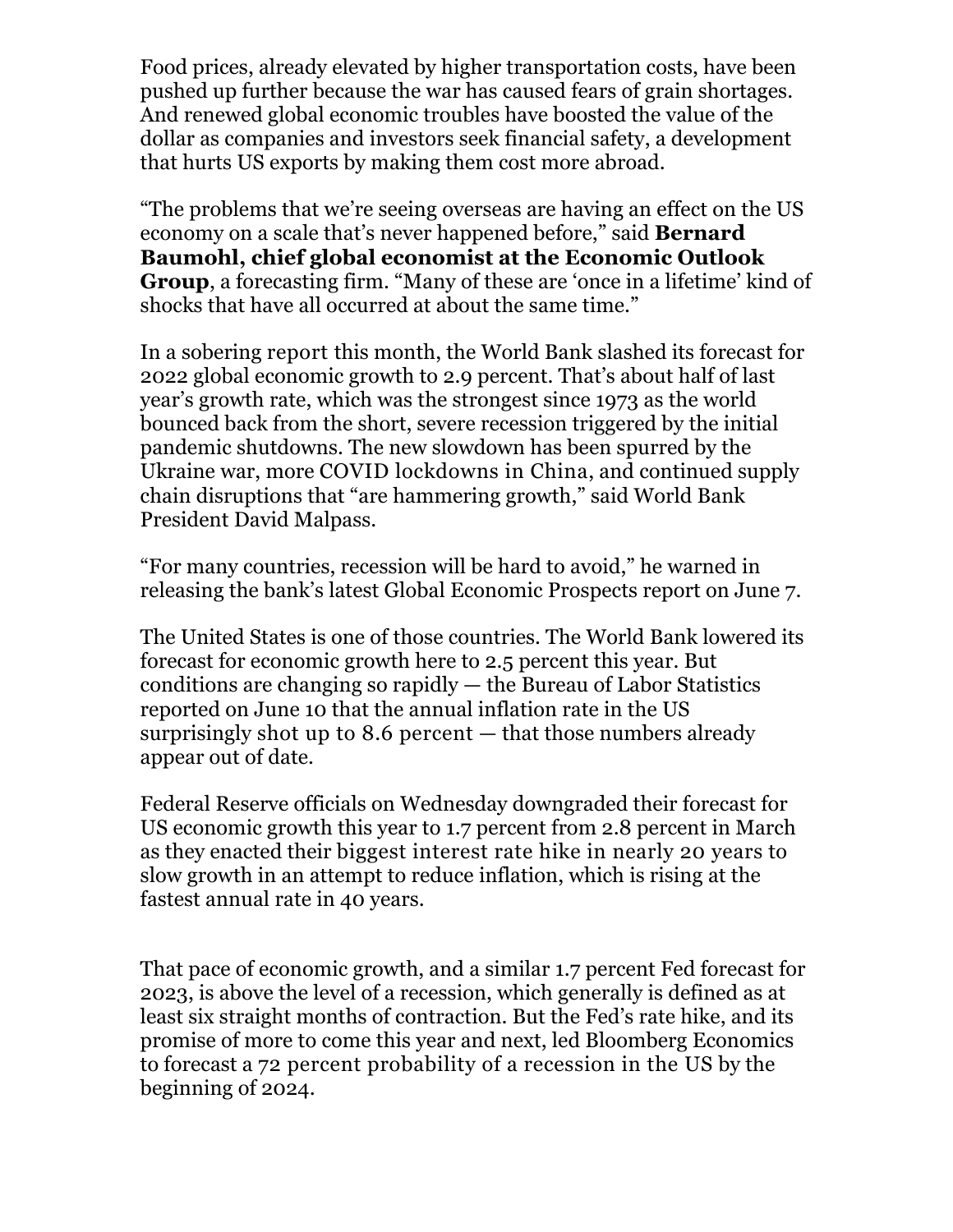Fed Chair Jerome Powell told reporters Wednesday that he still expected the central bank could slow the economy enough to reduce inflation without pushing the nation into recession, but acknowledged the task is getting more difficult because of international factors. "There is a path for us to get there," he said. "It's not getting easier. It's getting more challenging because of these external forces."

President Biden, who has limited options to reduce gas prices, said Thursday that a US recession is "not inevitable." But he put the blame for record high gas prices on Russia's invasion of Ukraine, which caused already elevated prices to skyrocket this year.

"I made it clear with helping Ukraine, and organizing NATO to help Ukraine, that this was going to cost," Biden told the Associated Press. "There was going to be a price to pay for it."

Even if the United States avoids a recession, it could face a period of stagnant growth and high inflation — a debilitating combination called stagflation — like it did in the dark economic decade of the 1970s.

"Inflation has become a really major problem now, and inflation pressures at this point look unrelenting," Brian Coulton, chief economist at credit rating firm Fitch Ratings, said on a webinar Thursday after releasing a report that also downgraded its global economic forecast this year to 2.9 percent.

But even as American consumers are hurt by gas prices, which AAA said hit a nationwide average record high of nearly \$5.02 a gallon on Tuesday, the broader economic effect is somewhat offset by the increased revenues the US gets from its large oil production, said Joseph E. Gagnon, a senior fellow at the Peterson Institute for International Economics think tank.

"There are winners and losers in these big oil and energy commodity price changes," he said. "We all have losers in our countries, consumers who buy these things and that's tough and they'll have to cut back their other spending. But we have more winners in America than they do in Japan or Europe, like the oil producers."

Other nations aren't so fortunate.

"There are many countries that are in a precarious situation," said Monika Tothova, an economist with the Food and Agriculture Organization of the United Nations. "Over the last year, we have experienced yet another spike in hunger across the world."